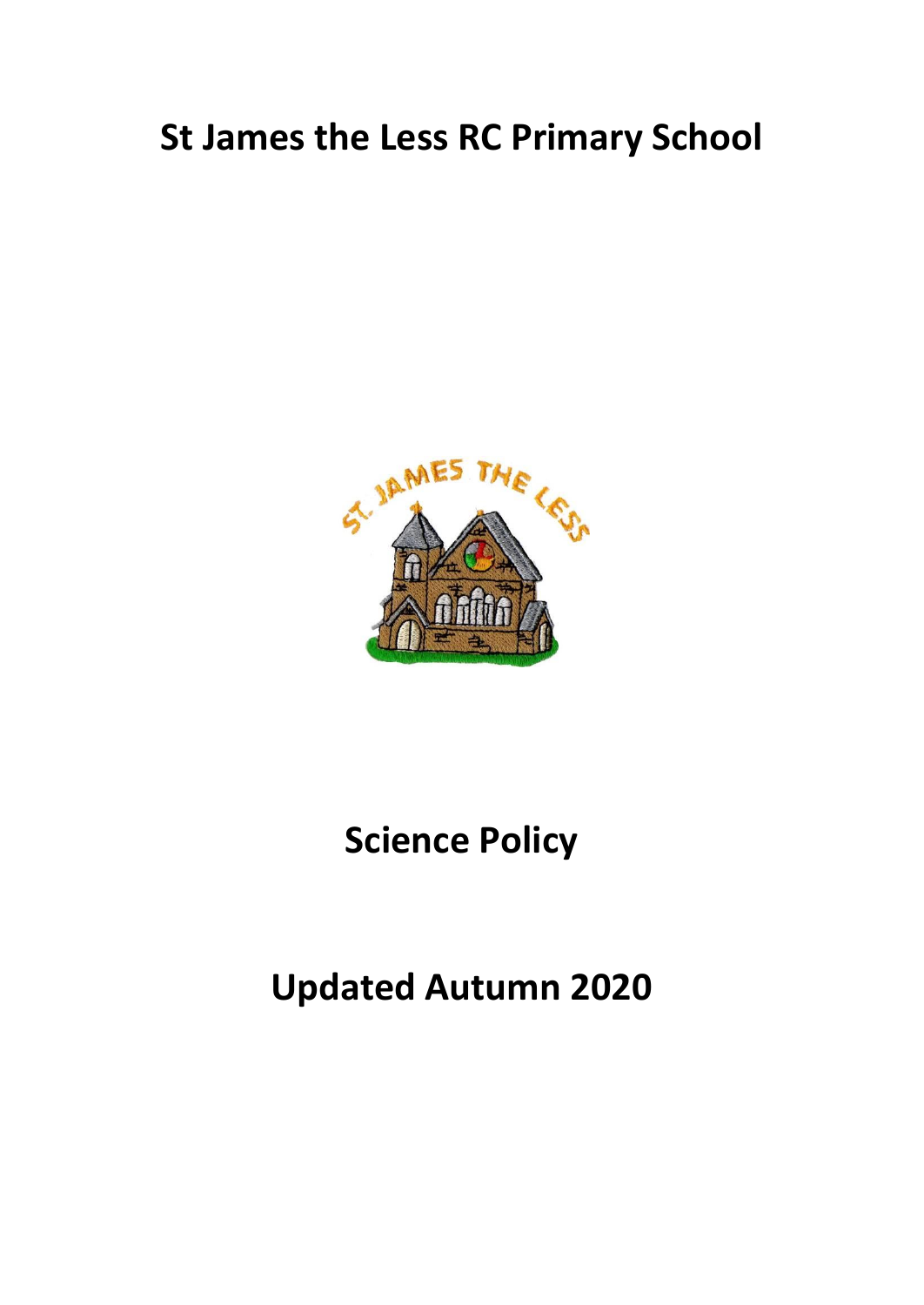# **St James the Less Science Policy**



#### **1 Philosophy**

- **1.1** Science teaches an understanding of natural phenomena. It aims to stimulate a child's curiosity in finding out why things happen in the way they do. It teaches methods of enquiry and investigation.
- **1.2** The aims of science are to enable children to:
	- Explore their curiosity
	- ask and answer scientific questions;
	- plan and carry out scientific experiments and investigations, using different types of equipment;
	- know and understand the life processes of living things;
	- know and understand the physical processes of materials, electricity, light, sound and natural forces;
	- record their findings in a variety of ways
	- evaluate evidence and present their findings in an appropriate form.

#### **2 Teaching and learning style**

**2.1** We use a variety of teaching and learning styles in science lessons and allow children's own scientific curiosity to inform future planning. Our principle aim is to develop children's knowledge, skills, and understanding. Sometimes we do this through whole-class teaching, while at other times we engage the children in an enquiry-based activity. We encourage the children to ask, as well as answer, scientific questions. They have the opportunity to use a variety of relevant data. We use the local environment and outdoor space to enhance scientific learning.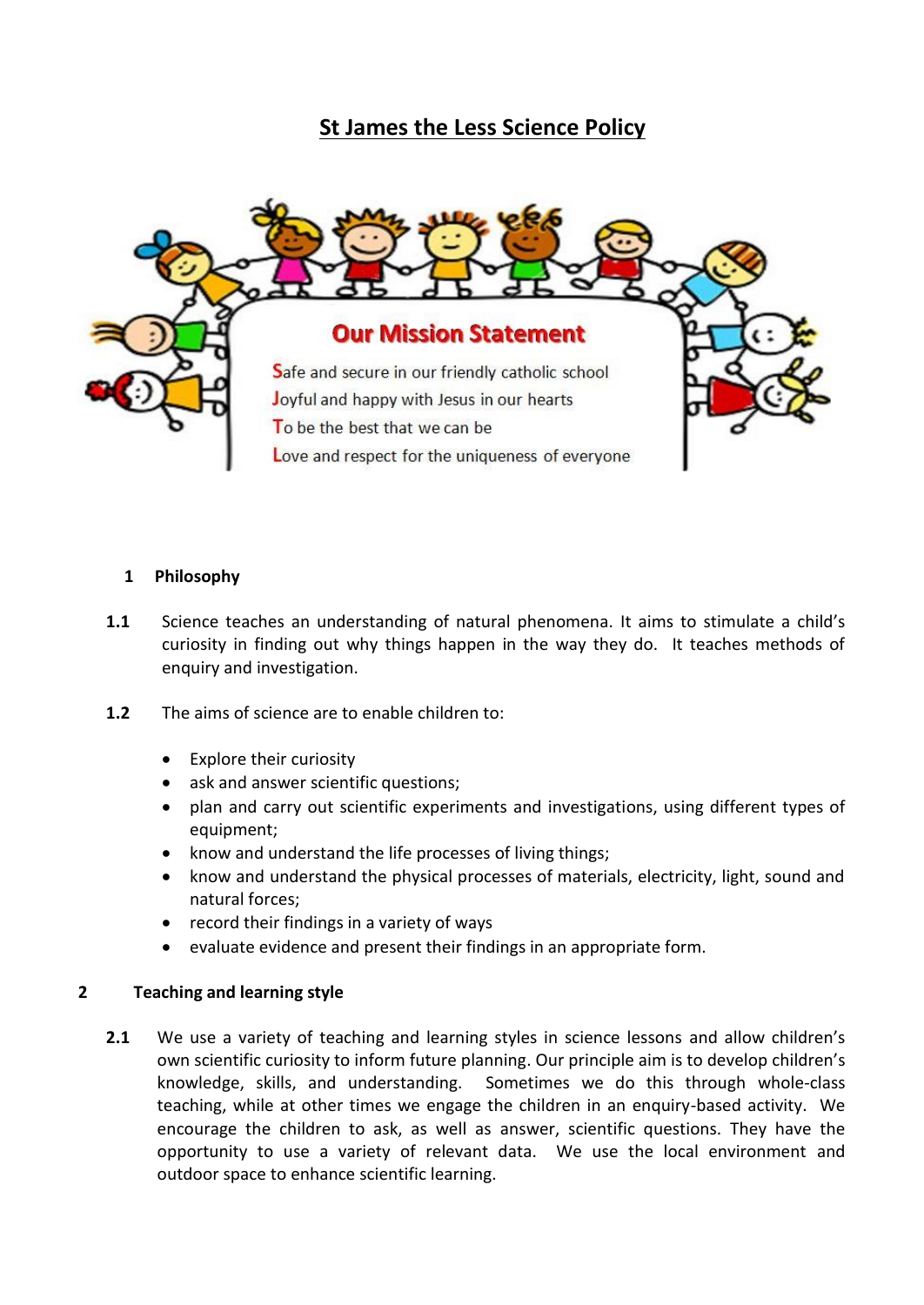**2.2** We recognise that there are children of widely different scientific abilities in all classes. We

differentiate and offer extra support where appropriate.

#### .  **3 Scheme of work**

**3.1** • Following the national curriculum, each teacher plans a range of units ensuring full coverage of their year group expectations. We use the Lancashire Inspiring Science document to support year group objectives and ensure science is taught creatively.

## **4 Science curriculum planning**

**4.1** Science is a core subject in the national curriculum.

**4.2** Objectives are set out using themed medium-term planning. In some topics, science is the lead subject which ensures it remains a high-profile subject.

**4.3** Each class teacher is responsible for planning the science in their class.

**4.4** Teachers use summative and formative assessment to ensure skilled progression through the year groups.

**4.5** Planning and books are monitored by the science leaders and feedback is given.

### **5 Foundation Stage**

 **5.1** We teach science in EYFS as an integral part of the topic work covered during the year. We relate the scientific aspects of the children's work to the objectives in the Early Learning Goals.

### **6 The contribution of science to teaching in other curriculum areas**

**6.1** Science is closely linked when possible to other subjects through using a themed approach.

### **7 Teaching science to children with special educational needs**

- **7.1** At our school we teach science to all children, whatever their ability.
- **7.2** Children with SEN are supported where needed in the science lesson.
- **7.3** AGT children are given work that extends their knowledge and adds extra challenge
	- **8 Assessment and recording**